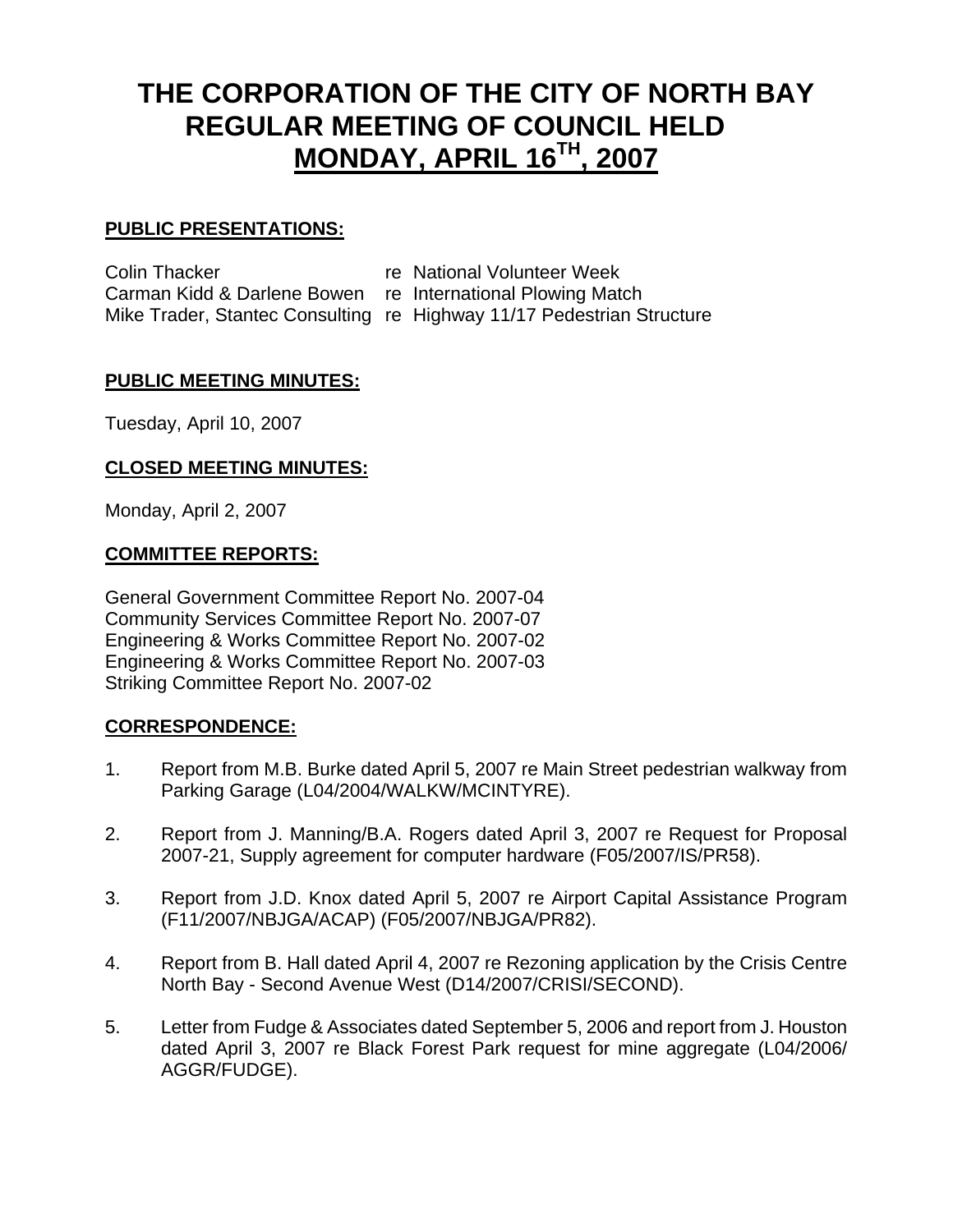- 6. Report from L. Rochefort dated April 10, 2007 re Reduction, cancellation or refund of taxes (F22/2007/442/GENERAL).
- 7. Report from B.A. Rogers dated April 11, 2007 re 2006-2007 Reserve Fund Annual Report (F20/2007/GENER/RESFUNDS). **(Full package loose in bag)**
- 8. Rezoning application by Rick Miller on behalf of Murray and Valerie Norman Airport Road (D14/2007/NORM/AIRPORTR).
- 9. Report from B.A. Rogers dated April 11, 2007 re 2007 Budget amendments (F05/2007/OPEBU/GENERAL).
- 10. Rezoning application by John and Debbie Ashley on behalf of John and Maggie Wright - 413 Carmichael Drive (D14/2007/WRIGH/413CARMI).
- 11. Report from S. Bradford dated April 11, 2007 re 2007 Capital Budget Corporate Information Systems Technology (F05/2007/IS/PR58).

#### **BY-LAWS FOR CONSIDERATION:**

#### **General Government - First, Second and Third readings:**

By-Law No. 2007-80 to execute an Agreement with 1498399 Ontario Inc.

By-Law No. 2007-81 to authorize improvements to the North Bay Jack Garland Airport.

By-Law No. 2007-82 to repeal By-Law No. 40-70 (being a by-law to appoint a Lottery Licensing Officer and to provide for a procedure and other requirements in respect of the licensing of lotteries for charitable and religious purposes.

#### **Community Services - First and Second readings:**

By-Law No. 2007-51 to adopt Official Plan Amendment No. 108 (Nipissing University - 165 Monastery Road).

By-Law No. 2007-52 to rezone certain lands on Monastery Road (Nipissing University - 165 Monastery Road).

#### **Community Services - First, Second and Third readings:**

By-Law No. 2007-53 to designate a Site Plan Control Area on Monastery Road (Nipissing University - 165 Monastery Road).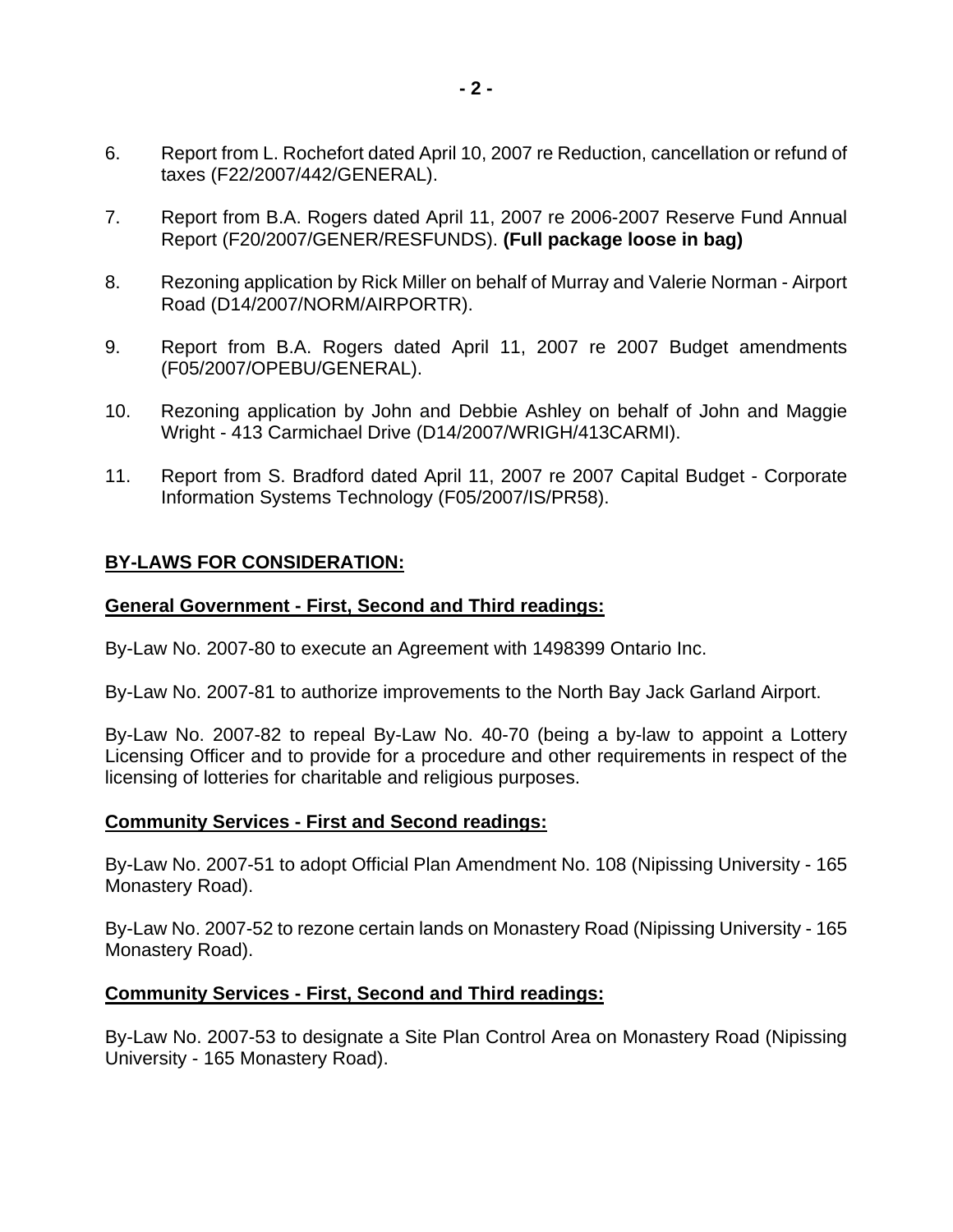#### **Engineering & Works - First, Second and Third readings:**

By-Law No. 2007-47 being the Waste Management By-Law.

By-Law No. 2007-79 to amend Traffic & Parking By-Law No. 2007-79 to designate Community Safety Zones.

By-Law No. 2007-83 to amend Noise By-Law No. 142-76.

#### **MOTIONS:**

| <b>Councillor Mayne</b>        | Non-Biodegradable Plastic Waste Bags |
|--------------------------------|--------------------------------------|
| <b>Councillor Vaillancourt</b> | <b>Flight Training Units</b>         |

# **IN-CAMERA CORRESPONDENCE:**

- 12. *Confidential* report from L.M. Scully dated March 19, 2007 re Property matter.
- 13. *Confidential* report from J. Manning/B.A. Rogers dated April 10, 2007 re Property matter.
- 14. *Confidential* report from J. Manning/B.A. Rogers dated April 10, 2007 re Property matter.
- 15. *Confidential* report from J. Manning/B.A. Rogers dated April 10, 2007 re Property matter.

#### **MOTION FOR RECONSIDERATION:**

#### **QUESTIONS & ENQUIRIES:**

#### **GIVING NOTICE:**

# **ADJOURNMENT:**